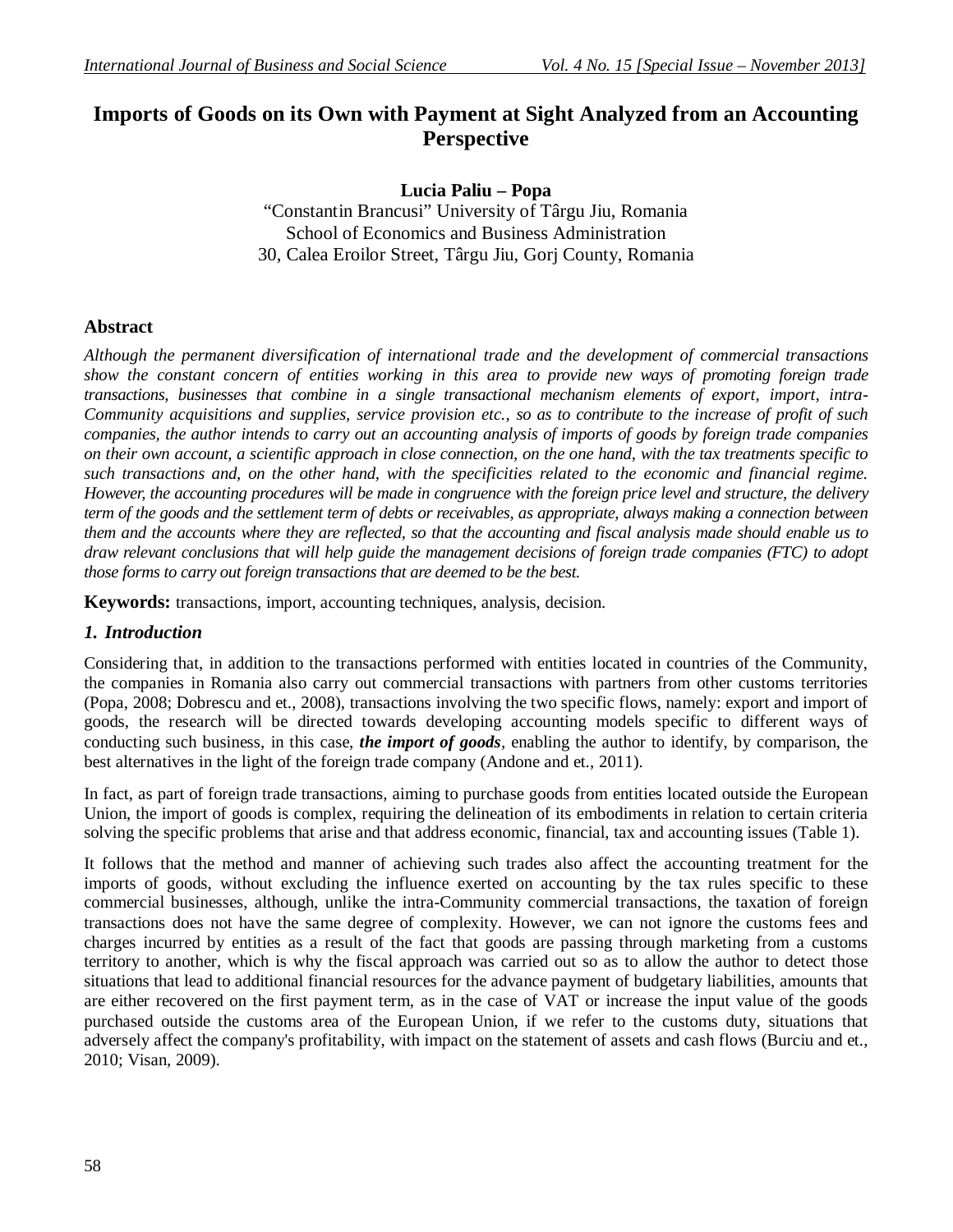Given the characteristic of the indirect manner of carrying out imports of goods, regarding the intermediation of international procurement of goods by FTC, entities that provide the interface between the foreign and domestic customers and manufacturers and considering the embodiment of imports of goods, the accounting techniques related to the purchases of goods from another customs territory are distinguished by issues concerning: the content and separate accounting record of expenditures and revenues, of the foreign debt and domestic claims and of the liabilities arising in connection with the tax and customs treatment applicable to the said foreign transactions, the settlement thereof and determination of the financial result.

In this context, always taking into account the specificities of the various forms of conducting the import of goods, the target of achieving a critical study on accounting and taxation of foreign trade transactions, in this case the import of goods, aiming at identifying those forms and modalities for conducting such businesses, that have a positive impact on the return of a FTC, with beneficial impact on the statement of assets and cash flows, determined the author to translate the entire research into accounting and tax analysis containing relevant conclusions for the proposed objective and purpose.

#### *2. Features specific to imports of goods on its own*

In fact, the import of goods on its own is a distinctive form of organization of the indirect manner of international purchasing, which includes all the transactions made by FTC, on its own account and at its own risk, whereby goods are purchased from abroad, from another customs territory, and are subsequently sold on the domestic market, both for productive and individual consumption. Therefore, the financial results of the import activity are reflected in the accounts and, hence, in the management of FTC, as profit or loss, as appropriate.

In order to make a relevant accounting analysis of the transactions related to the imports of goods on its own, analysis that influences the management decision (Marion, 2001; Black, 2004) and has an impact on the profitability of the activity carried out in this field, the author, just like other researchers (Alexander and Archer, 2001; Benedict and Elliott, 2001), believes that one should not neglect the features providing specificity to the method of organization and management of accounting, namely:

- FTC's economic relations with its foreign and domestic partners;
- flow of imported goods and hence of the freight performed;
- FTC's financial relations with the partners involved in these transactions.

**A.** Thus, FTC's economic relations are based on the binding agreements concluded with the foreign and domestic partners and with units providing services, and the main element, as in the case of exports of goods, is the negotiated price of the imported goods, namely the charges for the services performed on foreign and domestic routes.

In this case as well, the price negotiated between counterparties for the imports of goods depends on the Incoterms 2010 delivery terms, whose meaning is opposite to imports compared to exports, if considered in relation to the purpose of the flow of goods traded (Paliu – Popa, 2012).

Although the counterparties have all the 11 delivery terms that they can choose, depending on the purpose followed,<sup>1</sup> in carrying out foreign trade transactions, since our country's statistical returns conducted through the National Statistics Institute take into account in determining the value of goods delivered outside the country, the actual FOB<sup>2</sup> prices and in determining the value of the goods purchased outside the national territory, the actual  $CIF<sup>3</sup>$  prices, values that are reported, as appropriate, by entities or other state institutions, is an argument that entitled us to use the two values with priority in conducting the research.<sup>4</sup>

In fact, the foreign import prices, that are determined according to the delivery terms used by FTC in the commercial relationships developed with the foreign supplier, in addition to the negotiated foreign net FOB price in currency, the freight costs, the costs for insuring the goods abroad, as well as different levels of service, fees, expenses of loading, unloading or handling, related to the carriage of the goods purchased, to the external route etc. It follows that the foreign import price which includes, in addition to the external value of the commodity, the foreign currency expenses incurred by entering another customs territory, corresponds to the customs value of the imported goods, amount which determines the customs duty and fee, the VAT and, where applicable, the amount of excise duty, as components of the acquisition cost.<sup>5</sup>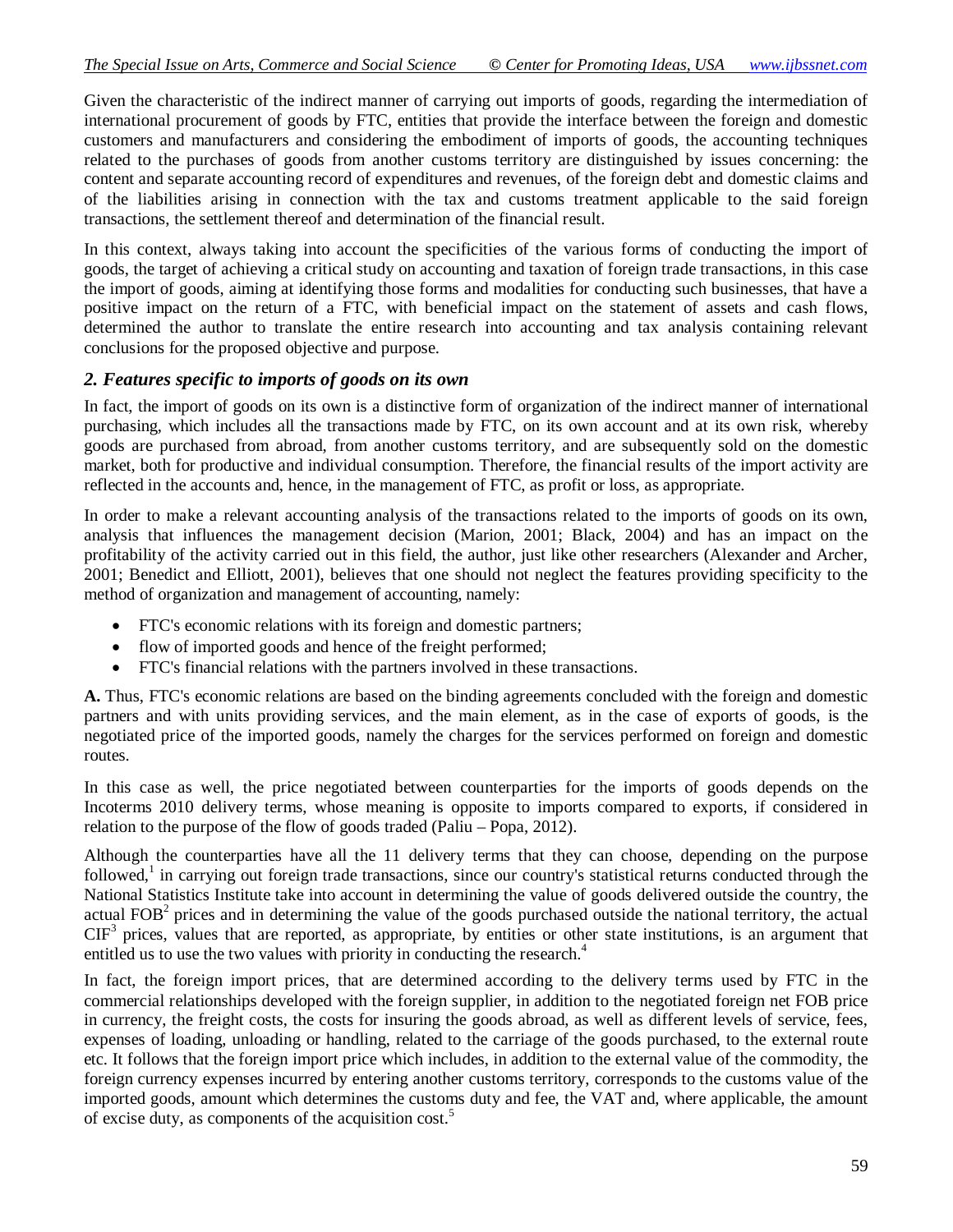The complexity of the acquisition cost of goods imported from outside the European Union requires the use of specific accounts to record the payment of the customs duties, namely: account 446 "Other taxes and similar liabilities", used to reflect customs duties and excise duties, two separate analytical accounts are opened for this purpose and the account 447 "Special funds - taxes and similar liabilities", used to record the customs fee. Although not part of the acquisition cost, the value added tax due and payable by FTC in the customs provides specificity to the imports of goods, requiring the use of the account 4426 "Input VAT".

However, if we focus attention on the agreements concluded by FTC with partners in the country, we can see that in negotiating the selling price for the imported goods, as an important element of the trade agreement, the customs value or acquisition cost thereof are taken into account, based on which the dealer's margin is calculated. The VAT is subsequently applied to this price. The customs acquisition cost may be increased by the costs of transportation and handling of goods on domestic route, except that there are situations when the invoices from service providers do not arrive on time and hence their amount is unknown, which is why, in most cases, the price at which FTC records the stocks purchased in the debit of account 371 "Goods purchased for resale" means the customs acquisition cost, while the costs of transportation of goods on domestic route is separately reflected, as appropriate, one of the accounts: 378 "Price differences on goods purchased for resale", 607 "Packaging costs" or 624 "Transport of goods and personnel". 6

Referring to the agreements concluded with entities providing foreign freight and insurance services, as in the case of goods exported on its own, they are usually framework agreements made for a certain period of time and covering all types of international purchases of goods (Caraiani and Potecea, 2009).

**B.** The flow of imported goods covers the routes traveled by the goods purchased by FTC from suppliers located outside the Community in order to be sold to domestic customers, (Graumann-Yetton, 1997) routes that, in relation to the entities involved in carrying out such transaction, are reflected in:

- 1. foreign supplier  $\rightarrow$  customs  $\rightarrow$  FTC  $\rightarrow$  domestic customers;
- 2. foreign supplier  $\rightarrow$  customs  $\rightarrow$  FTC  $\rightarrow$  third entities  $\rightarrow$  FTC  $\rightarrow$  domestic customers;
- 3. foreign supplier  $\rightarrow$  customs  $\rightarrow$  FTC  $\rightarrow$  third entities  $\rightarrow$  domestic customers.

Although the goods are managed by foreign trade companies, they are followed separately in the accounts, as they are in the stores of FTC, in which case the account 371 "Goods purchased for resale" is used or sent to third companies for processing, packaging, sorting, etc., in which case the account 357 "Goods for resale at third parties" is used.

The marketing of imported goods on the domestic market generates, directly, on the one hand, trade receivables related to the domestic customers and operating income in the foreign sales value, involving the use of the accounts: 4111 "Customers", 707 "Income from sales of goods" and 4427 "Output VAT", and on the other hand, operating expenses and trade payables involved by the management of goods in the process of purchasing and selling and by the overall management of the foreign trade entity (Pratt, 2005).

**C.** FTC's financial relations with its partners concern the settlements with third parties, carried out in sequence of the flow of movement of goods, namely:

- when purchasing from the foreign market, FTC pays the goods purchased in foreign currency, which is converted into RON, for the entry in the accounts, at the exchange rate at the time of payment, when the positive or negative exchange rate differences are also calculated and recorded, affecting as appropriate, the *financial income* (account 765 "Foreign exchange gains"), if the exchange differences are positive or *financial expenses* (account 665, "Foreign exchange losses"), if the rate differences are negative, differences that are determined by the evolution of the exchange rate between the acquisition invoice date and the payment date of the debt to the foreign supplier, if both moments occur in the same month, or between the debt valuation date, i.e. the end of the previous month and the date when the foreign partner was paid;
- subsequently, FTC pays the services on international routes (freight, insurance, brokerage fees, service levels, etc.). to the entities providing services, when there are calculated and recorded the exchange rate differences related to the exchange rate development between the invoice date of the services and the payment date thereof, if the billing and payment occur in the same month, otherwise the comparison is made between the exchange rate at the time of payment and that recorded at the end of the previous month, exchange rate used for debt valuation.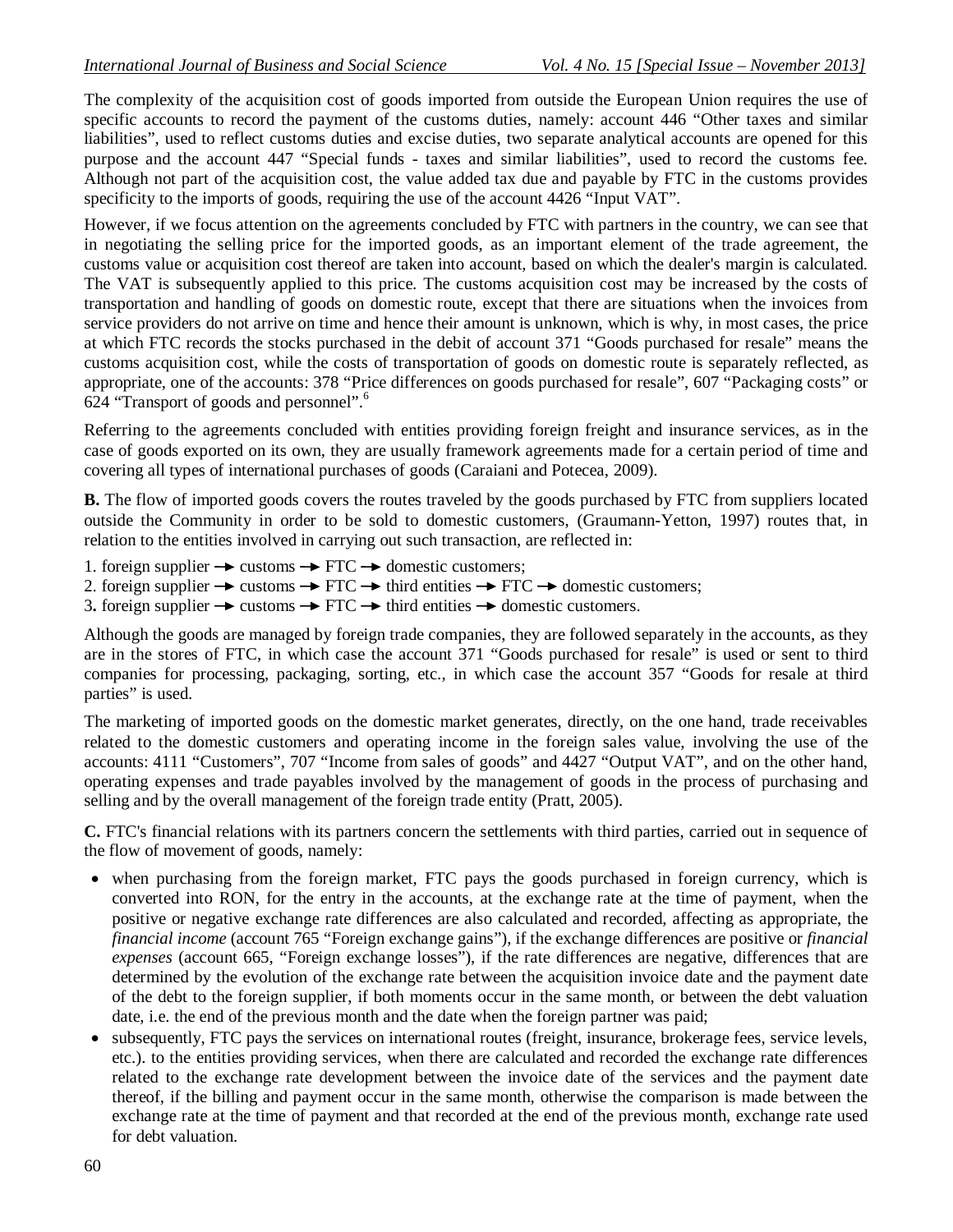- cash payment of the fees due to customs (customs duty, customs fee, excise tax, value added tax);
- from domestic sales, FTC collects the value of the goods imported and sold to domestic customers in RON, thus managing to recover the money spent and to achieve their expected profit from conducting transactions related to the imports of goods on its own.

Therefore, in terms of accounting, FTC reflect in their accounting both the income and expenses from the sale of imported goods, and the income and expenses arising from imports, including operating expenses related to the administration and management of those entities.

Referring to the financial income and expenses from foreign exchange, the author states that they may occur when paying the debts in foreign currency, but also at the end of each month, when assessing the debts in foreign currency in relation to the exchange rate set and displayed by the central bank for the last banking day of the month<sup>7</sup> exchange differences that are also calculated for the cash in foreign currency.

If we consider the payment term for the goods imported, used for structuring the import of goods into import of goods on its own with settlement at sight, then we may note that the flow related to the FTC's financial relations with its partners, previously referred to by the author, no longer corresponds to the flow of movement of the imported goods, as the payment to the foreign supplier is made after the sale of goods on the domestic market and the cashing thereof, in which case the importer owes the trade credit cost to the foreign supplier.

Looking from this perspective and given the complexity of the forms of carrying out international commercial transactions, (Blănaru, 2009) the whole scientific approach on the accounting methodology specific to them was developed in close agreement, on the one hand, with the specific tax treatments,<sup>8</sup> and on the other hand, with the specificities related to the economic and financial regime concerning FTC's economic relations with its partners, the flow of goods exported and hence the transport made, and also the entity's financial relationships with its domestic and foreign partners (Vişan, 2009; Ball and et., 1996).

#### *3. Accounting techniques specific to the import of goods on its own with payment at sight*

The import of goods on its own with payment at sight made by the foreign trade companies, seen from the perspective of its correlation with the flow of imported goods involves, in a first stage, the purchase of goods from foreign partners and, in the second stage, the sale of goods to domestic customers, steps that require two types of transactions, namely:

- transactions concerning the stocks, that are delimited according to the method used for their synthetic records (perpetual inventory method and periodic inventory method), and differ according to the flow of imported goods;
- transactions concerning the domestic marketing of imported goods.

In this context, the author believes that knowing all components of the actual cost of acquisition at the time of import has a great importance in the development of accounting models specific to imports on its own, because some of them corresponding to the customs value (foreign price of the goods negotiated under net FOB in currency, the freight costs, the costs for insuring the goods abroad, as well as different levels of service, fees, expenses of loading, unloading or handling on international routes, related to the carriage of the goods purchased) are the basis for determining non-recoverable fees paid by FTC in customs (customs duties, customs fees, excise) and the value added tax (VAT).

In order to record in the accounts both the transactions specific to the import of goods and the transactions specific to other economic categories, FTC uses the following documents: foreign invoice of delivery of goods, invoices of service providers on international routes, import customs declaration, detailed import schedule, acting as calculation of the customs acquisition cost, including the tax liability on VAT due to customs, the internal invoice of delivery of imported goods, and also other documents related to the method of settlement, such as: payment order, bank opening letter of credit, documentary collection, etc.

Considering the situation where, on the arrival of goods to customs, the importer would hold all the documents related to the transactions performed in the purchase of goods from outside the Community, the author focused on SC Export-Import Ltd, an entity that is part of the group of companies under study and that in November 2011 made an importation of goods from Israel, knowing the following: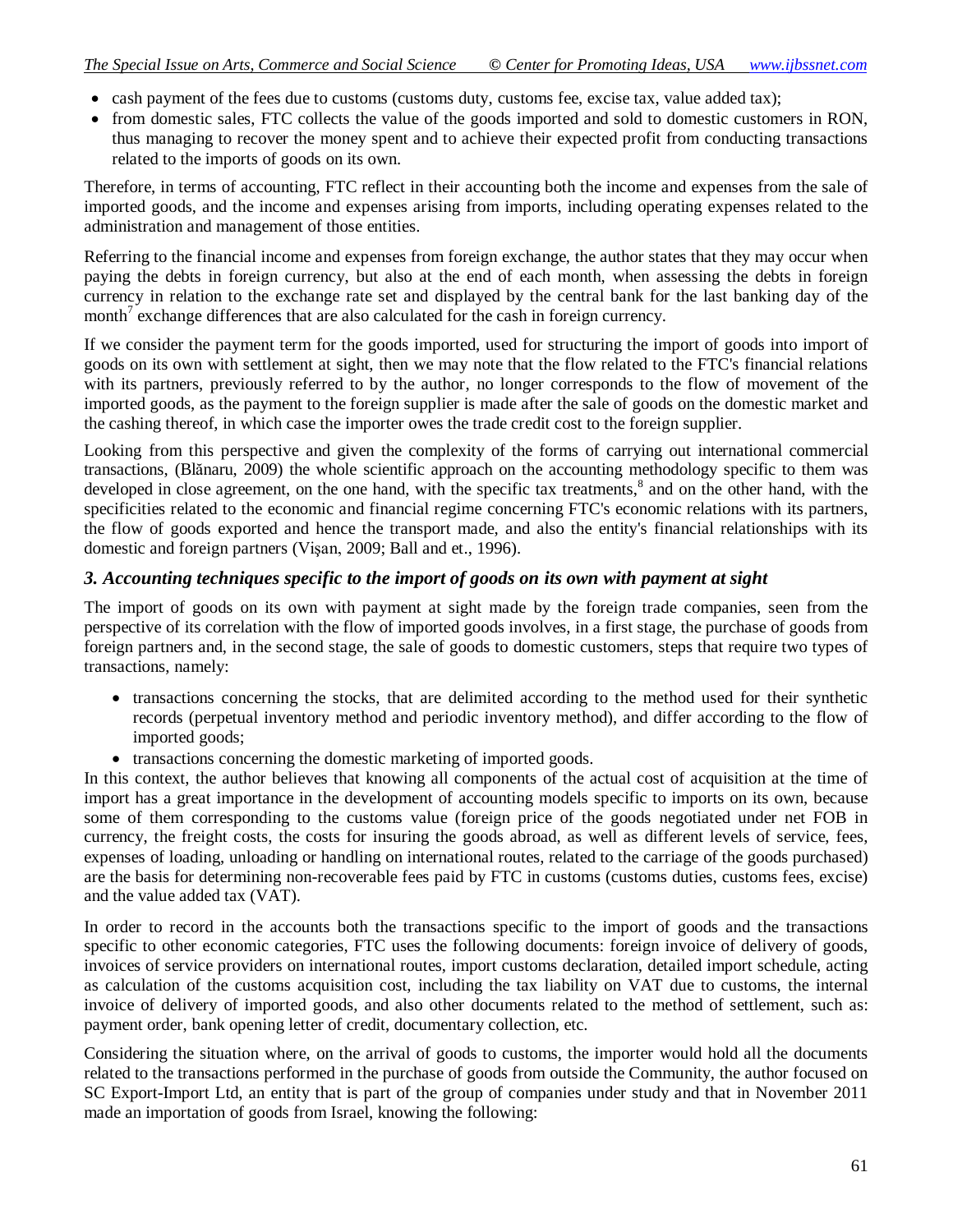- on October 31, 2011 the entity had cash in the bank accounts open in domestic and foreign currency in the amount of \$25,300.00, i.e. RON 15,800.00;
- on November 7, .2011 S.C. Export-Import S.R.L., imported goods worth \$9,500.00, under the FOB foreign port of loading and the payment of the foreign supplier was made on November 15, 2011 after receipt and acceptance of goods, through documentary collection;
- the foreign freight costs invoiced by the service provider entity on November 7, 2011 were worth \$900.00, and those related to goods insurance amounted to \$ 00.00, billed on the same date;
- the Import customs declaration was made on November 14, 2011, when the importer paid the fees due to customs, based on the statutory rates in Romania, namely: customs duty - 10%, customs fee - 0.5%, VAT - 24%;
- the domestic freight costs invoiced by a transport entity on November 15, 2011 amounted to RON 1,200.00, VAT excluded;
- the imported goods were fully sold on November 21, 2011 to a domestic customer, at the sales value of RON 51,000.00, VAT of 24%, and on November 30, 2011 they were cashed by bank transfer.

The author believes that the *detailed import schedule* plays an important role in the accounting, being used both for calculating the external value of goods for customs purposes (foreign CIF value), an amount that is required in order to determine the customs duties and fee and for calculating the customs acquisition cost, a value essential in determining the value added tax payable in customs. Looking from this perspective and taking into account the data presented above on the import of goods, which was achieved under CIF, we have the components of the customs acquisition cost in domestic and foreign currency (USD) (Table 2).

The import of goods on its own with settlement at sight involves accounting records that, presented by the author in their logical sequence, include both transactions related to the stocks of goods and transactions concerning their marketing on the domestic market, namely:

| entry of imported goods at the net FOB external value:<br>$\bullet$ |                                                                   |  |                 |           |
|---------------------------------------------------------------------|-------------------------------------------------------------------|--|-----------------|-----------|
|                                                                     | 371 "Goods purchased for resale"                                  |  | 401 "Suppliers" | 30,130.20 |
| $\bullet$                                                           | recording of freight and insurance costs on international routes: |  |                 |           |
|                                                                     | 371 "Goods purchased for resale"                                  |  | 401 "Suppliers" | 5.074.56  |

Following the tabulation of the amounts corresponding to the two transactions that include, on the one hand, the external value of the goods under net FOB, and on the other hand, the costs of transport and insurance of goods on international routes we obtain the external value of the goods imported under CIF, value that is reflected in the debit of account 371 "Goods purchased for resale" (RON 35,204.76). Although the two accounting formulas presented above are identical, except the amounts, however they differ in that separate analytical accounts must be opened at the account 401 "Suppliers". One of them reflects the debt to the foreign supplier of goods in the foreign net value net (the first accounting formula) and the other the debt to the foreign transport and insurance service providers (second accounting formula).

entry of the customs duty and customs fee:

| <b>371</b> "Goods purchased for resale" | $\frac{0}{\alpha}$          | 3,696.50 |
|-----------------------------------------|-----------------------------|----------|
|                                         | 446 "Other taxes, duties    | 3,520.48 |
|                                         | and similar expenses"       |          |
|                                         | 447 "Special funds - taxes" | 176.02   |
|                                         | and similar liabilities"    |          |
|                                         |                             |          |

If, in compliance with CIF, the external value of the goods is increased by the customs duty and fee, nonrecoverable taxes previously recorded, which increase the input value of the goods purchased, we obtain the customs acquisition cost of the imported goods, cost resulting from the debit of account 371 "Goods purchased for resale" (RON 38,901.26), amount also representing the calculation base for the value added tax due by FTC at the customs.

• customs duties paid by bank transfer: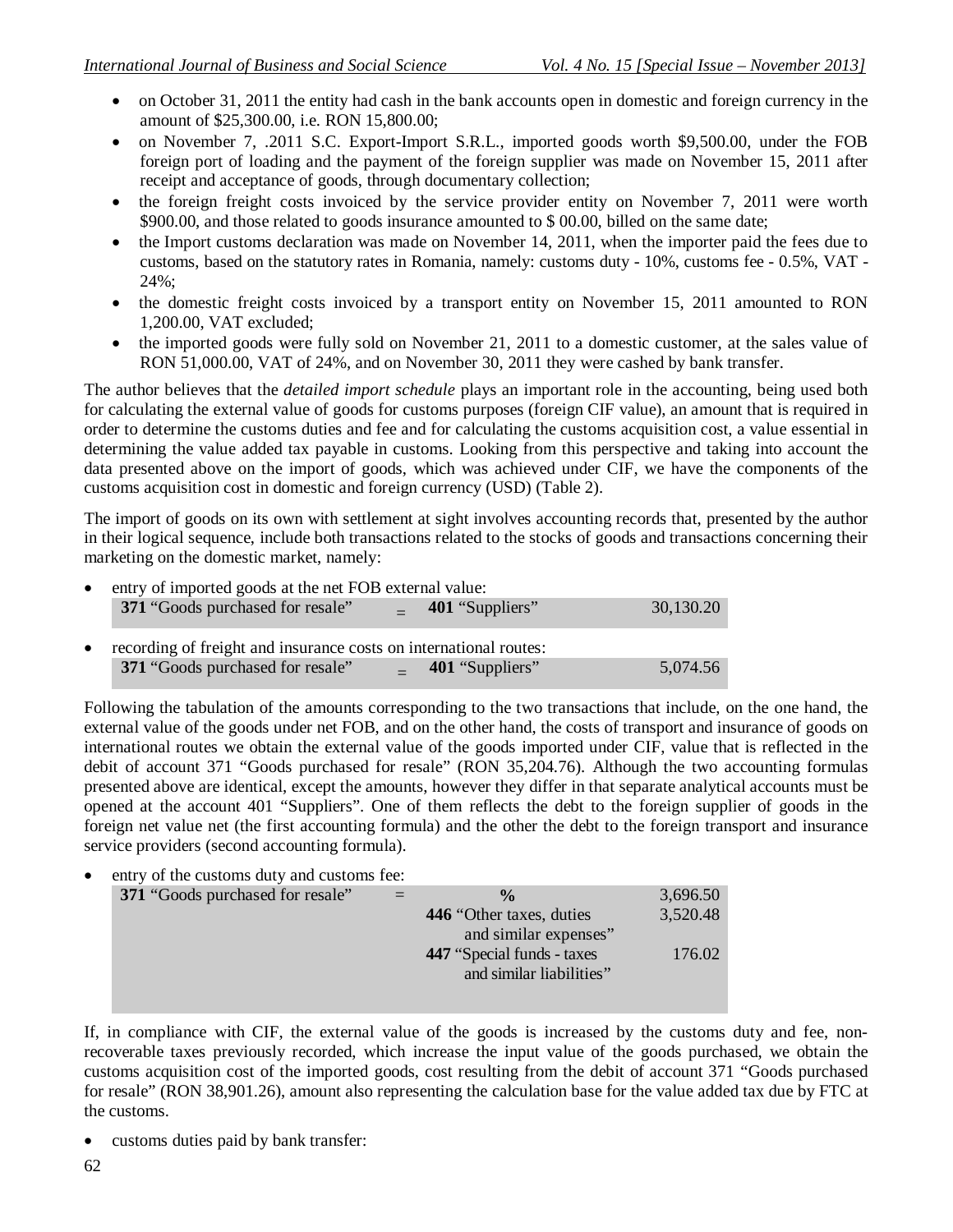| $\frac{0}{n}$                                            | 5121 "Cash at bank in | 13,032.80 |
|----------------------------------------------------------|-----------------------|-----------|
| 446 "Other taxes, duties and<br>similar expenses"        | $1e^{i}$              | 3,520.48  |
| 447 "Special funds $-$ taxes and<br>similar liabilities" |                       | 176.02    |
| 4426 "Input $VAT$ "                                      |                       | 9.336.30  |

 the payment of foreign transport and insurance services, taking into account the exchange rate developments between the service invoice date (November 7, 2011) and date of transfer of the amounts from the bank account in foreign currency (November 15, 2011) with negative exchange rate difference, calculated as follows:

- o amount in RON on the payment date: USD  $1,600 \times 3.2116$  RON/USD = RON 5,138.56;
- o amount in RON on the invoice date: USD  $1,600 \times 3.1716$  RON/USD = RON 5,074.56;
- o exchange rate difference (negative): RON 5,138.56 RON 5,074.56 = RON 64.

| $\frac{0}{\alpha}$<br>401 "Suppliers"<br><b>665</b> "Foreign exchange losses" | 5124 "Cash at bank in<br>currencies" | 5,138.56<br>5,074.56<br>64.00 |
|-------------------------------------------------------------------------------|--------------------------------------|-------------------------------|
|                                                                               |                                      |                               |

 the debt payment to the foreign supplier takes into account the exchange rate developments between the invoice date of the external value of the imported goods (November 7, 2011) and the time when the debt is paid (November 15, 2011), determining the negative currency difference as follows:

- o amount in RON on the payment date: USD  $9,500 \times 3.2116 \text{ RON/USD} = \text{RON } 30,510.20$ ;
- o amount in RON on the invoice date: USD  $9,500 \times 3.1716$  RON/USD = RON 30,130.20;
- o exchange rate difference (negative): RON  $30,510.20 RON$   $30,130.20 = RON$   $380$ .

| $\frac{0}{\alpha}$                   | 5124 "Cash at bank in | 30,510.20 |
|--------------------------------------|-----------------------|-----------|
| 401 "Suppliers"                      | currencies"           | 30,130.20 |
| <b>665</b> "Foreign exchange losses" |                       | 380.00    |

I entry of the domestic freight costs included by FTC in the acquisition cost of imported goods, at a value of RON 1,200, excluding VAT (RON 1,200 x 24% = RON 288):

| $\frac{0}{\alpha}$               | 401 "Suppliers" | 1.488.00 |
|----------------------------------|-----------------|----------|
| 371 "Goods purchased for resale" |                 | 1.200.00 |
| 4426 "Input value-added tax"     |                 | 288.00   |

In this context, the domestic freight expenses included in the acquisition cost of the imported goods involve an increase in the registration price of the goods purchased from outside the EU, from the amount of RON 38,901.26, which corresponds to the acquisition cost at the customs, worth RON 40,101.26, reflecting the record price of the imported goods upon the record into inventory, an amount that, in fact, is also reflected in the debit of account 371 "Goods purchased for resale".

The author concludes that the entity will be able to eliminate the domestic freight costs from the acquisition cost of the imported goods, by including them either in a separate analytical account opened in the account 371 "Goods purchased for resale", account for the monthly collection and distribution of the domestic freight costs incurred in the case of domestic sales of goods, distribution which is based on conventional calculations, or by direct inclusion in the account 607 "Packaging costs", if their value is low, with little influence on the outcome of the exercise. But, in the author's opinion, the domestic freight costs whose value is not significant may be reflected directly in the account 624 "Transport of goods and personnel," thus eliminating some additional calculations for their distribution based on coefficients determined according to the value of the goods sold or other criteria, as appropriate.

 $\ddot{\bullet}$  payment of the domestic freight costs from the bank account in RON: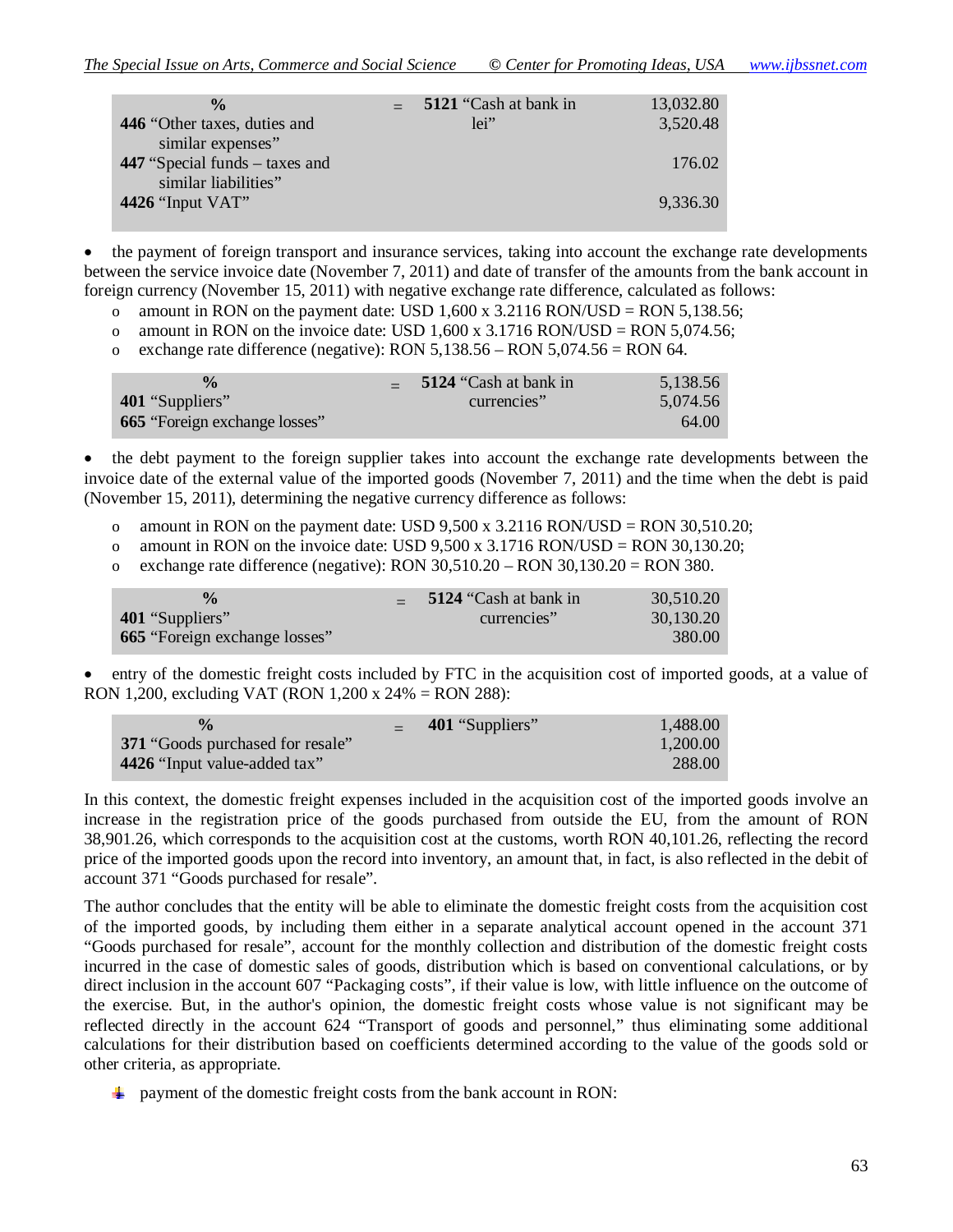| 401 "Suppliers"                       | 5121 "Cash at bank in<br>$1e^{i}$                                                               | 1,488.00                                                                                                       |
|---------------------------------------|-------------------------------------------------------------------------------------------------|----------------------------------------------------------------------------------------------------------------|
| ₩<br>(RON 51,000 x 24% = RON 12,240): |                                                                                                 | full sale of imported goods on the domestic market, at the sales value of RON 51,000 excluding VAT             |
| 4111 "Customers"                      | $\frac{0}{0}$                                                                                   | 63,240.00                                                                                                      |
|                                       | <b>707</b> "Income from sales"                                                                  | 51,000.00                                                                                                      |
|                                       | of goods"                                                                                       |                                                                                                                |
|                                       | 4427 "Output VAT"                                                                               | 12,240.00                                                                                                      |
|                                       |                                                                                                 | in the same time, the discharge from administration of the goods sold is recorded at the customs               |
|                                       |                                                                                                 | acquisition cost, knowing that the ending balance in the inventory account is carried out using the "first     |
| in-first out" (FIFO) method:          |                                                                                                 |                                                                                                                |
| 607 "Commodities"                     | 371 "Goods purchased for<br>$=$<br>resale"                                                      | 38,901.26                                                                                                      |
|                                       |                                                                                                 | the full distribution of domestic freight-handling costs related to the goods sold, previously reflected in an |
|                                       | analytical account opened in the synthetic account 371 "Goods purchased for resale":            |                                                                                                                |
| 607 "Commodities"                     | 371 "Goods purchased for<br>resale"                                                             | 1,200.00                                                                                                       |
|                                       | collection of the debt for the domestic supply of goods through the bank account opened in lei: |                                                                                                                |
| 5121 "Cash at bank in lei"            | 4111 "Customers"<br>$=$                                                                         | 58,280.00                                                                                                      |
|                                       |                                                                                                 |                                                                                                                |

If we analyze the accounting transactions previously carried on imports made on its own with payment at sight, both in domestic and foreign currency, then at the end of November 2011, this entity did not have any losses and debts related to the purchase of goods from markets outside the European Union or to the selling thereof on the domestic market.

Examining the account 5124 "Cash at bank in foreign currencies", the author notes that at the end of the month it has a final balance due in the amount of \$14,200.00, assessed according to the exchange rate set by the central bank on November 30, 2011, time when the positive exchange rate differences are calculated and recorded as a result of its development from the previous month:

- o amount in RON on November 31, 2011: USD 25,300 x 3.0889 RON/USD = RON 78,149.17;
- o amount in RON of payments: USD  $11,100 \times 3.2116$  RON/USD = RON 35,648.76;
- o amount in RON on November 30, balance of account 5124 "Cash at bank in foreign currencies" before evaluation: USD 14,200 (USD 25,300 – USD 1,600 – USD 9,500) and RON 42,500.41 (RON 78,149.17 – RON 5,138.56 – RON 30,510.20);
- o amount in RON on November 30, 2011: USD 14,200 x 3.2764 RON/USD = RON 46,524.88;
- o exchange rate difference (positive): RON  $46,524.88 -$  RON  $42,500.41$  = RON  $4,024.47$ .

| 5124 "Cash at bank in<br>currencies" | $= 765$ "Foreign exchange<br>gains" | 4,024.47 |
|--------------------------------------|-------------------------------------|----------|
|                                      |                                     |          |

As in the case of export, (Paliu – Popa, 2012) the import of goods made on its own with payment at sight involves, in addition to the accounting models specific to this economic category related to the stock from imports and marketing on the domestic market, accounting techniques covering joint transactions regarding the entity's overheads, which are not directly related to the conduct of import and selling on the domestic market of the goods purchased and the closure of the income, expenses and value added tax accounts.

#### *4. Conclusions*

After analyzing the accounting methodology specific to imports on its own with payment at sight, the author notes that after their selling on the domestic market the entity obtained operating income amounting to RON 51,000.00 (account 707 "Income from sales of goods") related to a volume of expenses totaling RON 40,545.26, of which: RON 40,101.26 relate to operating activities (account 607 "Packaging costs") and RON 444 to financial activities (account 665 "Foreign exchange losses", expenditures related to the payment in foreign currency of foreign freight and insurance service providers), thus resulting in a gross profit for the import of goods totaling RON 10,454.74, corresponding to a tax amounting to RON 1,672.76 (RON 10,454.74 x 16% = RON 1,672.76).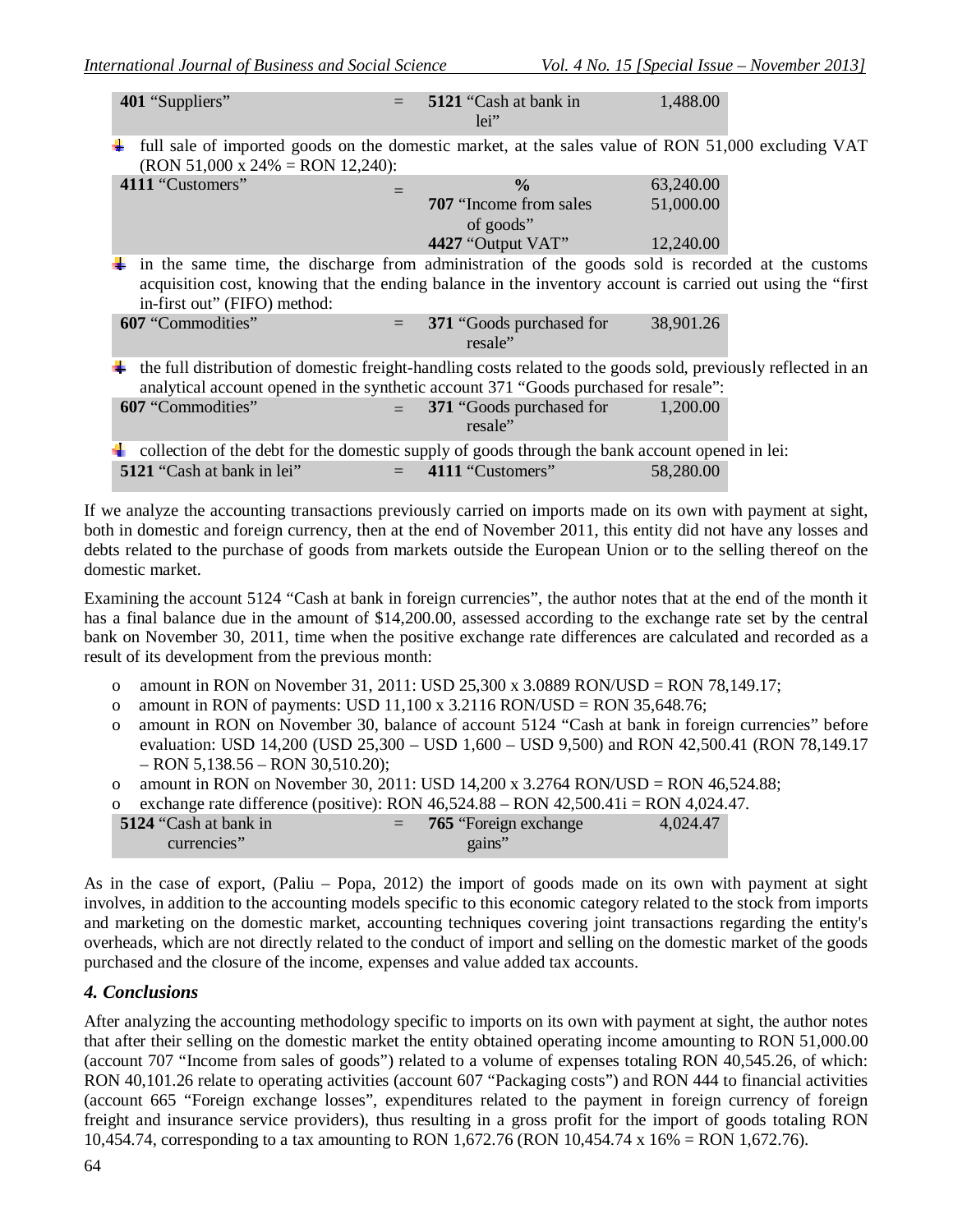We can also note the considerable amount of the duties paid at customs, amounting to RON 13,032.80, of which: RON 3,696.50 are the amount of non-recoverable taxes that increase the customs acquisition cost and RON 9,336.30 are the input VAT that is subsequently recovered at the first payment term of the value added tax according to the fiscal period. Thus, at the end of November 2011 the payable value added tax totals RON 2,903.70, an amount obtained as the difference between the output VAT on the domestic marketing of the imported goods (RON 12,240.00) and the input VAT paid in customs (RON 9,336.30). Accordingly, the amounts paid to the state budget and other public bodies for the imports made total RON 15,936.50 (RON 13,032.80 + RON 2,903.70), value increased by the profit tax in the amount of RON 1,672.76 , resulting in a total value of RON 17,609.26.

In addition, the author kept the data for the imports of goods on its own with payment at sight and made a comparative analysis with the intra-Community acquisition of such goods, (Paliu – Popa, 2011), case which led to the conclusion that the amount of gross profit increases by RON 3,696.50. This amount corresponds to the customs duties and fee, liabilities that are not paid in the intra-Community transactions carried out between the Member States of the European Union, due to the elimination of customs barriers between them. However, this additional gross profit requires the payment of a profit tax increased by RON 591.44.00 (RON 3,696.50 x 16%). Also, in the event of intra-Community transactions, since there is a single customs territory, the value added tax is no longer payable, thus eliminating the immobilization of the amount of RON 9,336.30. The entity is required to pay the tax on the domestic sales of goods at the end of the fiscal period, i.e. at the end of November 2011, in the amount of RON 12,240.00.

In conclusion, the author states that the intra-Community acquisitions of goods on its own with payment at sight are more advantageous than the imports made under the same conditions, at least for the following reasons: the gross profit from intra-Community transactions is higher than that achieved from the import made with the value of customs duty and fee, amounts that are no longer liabilities of the entity, as the customs territory is the same and VAT is paid after selling the goods on the domestic market, thus eliminating the immobilization of funds occurring in the imports of goods, for the customs prepayment of the liability, without taking into account the sale of the imported goods. In this context, the author believes that the benefits mentioned above are enough to tilt the balance in favor of the intra-Community acquisitions of goods at the expense of imports.

#### *References*

Alexander, D., Archer, S. (2001). *European Accounting Guide,* Aspen.

Andone, I., Georgescu, I., Toma, C. (2011). *Research Methodology in Accounting,* Tehnopress Publishing House, Iasi.

Ball, D.A., McCulloch Jr., W.H. (1996). *International Business – The challenge of Global Competition,* Sixth Edition, Irwin McGraw – Hill.

- Benedict, A., Elliott, B. (2001). *Practical Accounting,* Prentice Hall.
- Black, G. (2004). *Applied Financial Accounting and Reporting,* Oxford University Press.
- Blănaru, C. A. (2009). *Romania's Foreign Trade in the Context of European Integration*, Alfa Publishing House, Iasi.
- Burciu, A., Kicsi, R.I., Cibotariu, I.Ş., Hurjui, M.C. (2010). *International Trade Transactions*, Polirom Publishing House, Iasi.
- Caraiani, Gh., Potecea, V. (2009). *International Transactions. A practical Guide and Model Documents,* Wolters Kluwer Publishing House, Bucharest.
- Dobrescu, A., Potecea, V., Sebea, M. (2008). *Conducting intra and extra Community Trade Transactions after Romania's Accession to the European Union,* Niculescu Publishing House, Bucharest.

Graumann-Yetton, S. (1997). *Guide pratique du commerce international*. *Exportation/Importation*, Editeur Litec, Paris.

Marion, A. (2001). *Analyse financiére. Concepts et méthodes*, 2<sup>e</sup> édition, Dunod, Paris.

- Paliu Popa, L. (2012). *Accounting Models Specific to the Independent Export of Goods with Sight Collection*, Economic Magazine, Journal of economic-financial theory and practice*,* Supplement No. 4/2012, pp. 506-513.
- Paliu Popa, L. (2012). *Development of the International Trade in Terms of Incoterms 2010 Rules*, The Annals of Dunarea de Jos University of Galati, Fascicle I, Economics and Applied Informatics, Years XVIII – nº 1/2012, pp. 99-106.
- Paliu Popa, L. (2011). *Intra-Community Acquisitions versus Imports*, Annals Magazine. Series of Economic Sciences, Vol. XVII, Timisoara, 2011, pp. 290-925.
- Popa, I. (2008). *Technique of Foreign Trade Transactions*, Economic Publishing House, Bucharest.
- Pratt, J. (2005). *Financial Accounting in an Economic Context*, 6<sup>th</sup> Edition, John Wiley & Sons, Hoboken, NJ.
- Vişan, D. (2009). *Accounting of International Trade Transactions,* 1st Vol. Tribuna Economică Publishing House, Bucharest.